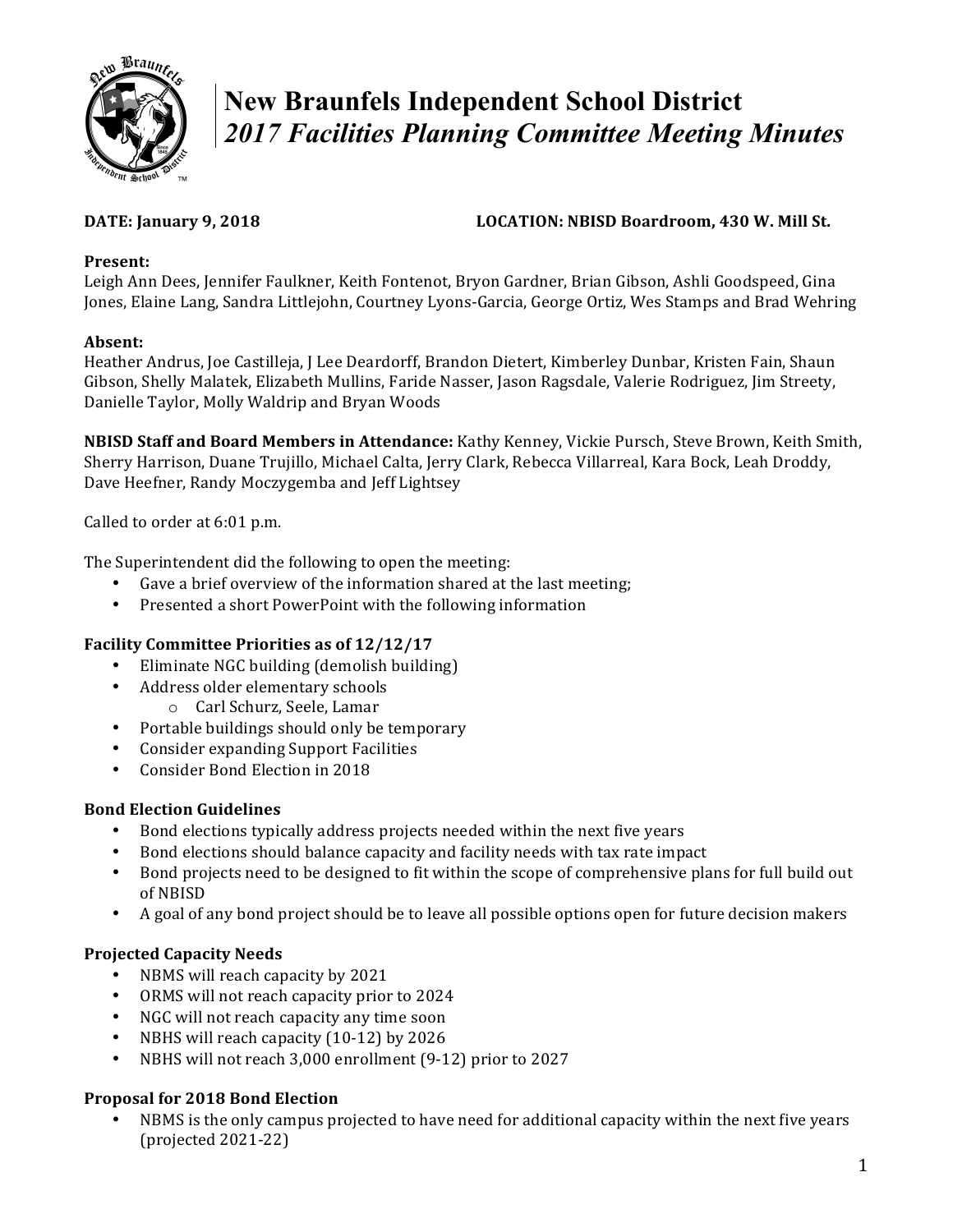- Several options have been presented for accommodating capacity needs at NBMS
- What other priorities could/should be addressed in a possible 2018 bond election

# **Combining Priorities into a Bond Proposal (One idea)**

- Construct a new middle school with a capacity of 1,500 on district owned land on Walnut adjacent to Klein Road Elementary
	- o Projected Cost: \$53,010,000
- Relocate NGC to NBMS
	- o Projected Cost: minimal
- Demolition of Ninth Grade Center Building
	- o Projected Cost: \$1,000,000

### Combining Priorities into a Bond proposal continued

- Construct a 900 capacity elementary school at NGC site to replace Carl Schurz and Seele Elementary Campuses
	- o Projected Cost: \$24,500,000
- Carl Schurz Elementary Utilized for School of Choice and DAEP and additional space for Support Services
	- o Projected Cost: minimal
- DAEP Building: (San Antonio St.) Placed on Market
	- o Projected Cost: \$350,000 (to move fiber connectivity)

# **Combining Priorities into a Bond proposal continued**

Total Projected Bond Proposal - \$90,000,000

- New Middle School \$53,010,000
- Demo NGC \$1,000,000
- New Elementary =  $$24,500,000$
- Relocate Fiber =  $$350,000$
- Additional Capital Needs =  $$11,140,000$

### **Tax Implications of Bond Proposal**

- Total Projected Bond Proposal: \$90 million
- Current I& S tax rate: \$0.32

| <b>YEAR</b> | <b>RATE/ \$100 VALUATION</b> | <b>INCREASE OVER CURRENT</b> |
|-------------|------------------------------|------------------------------|
|             |                              | <b>RATE</b>                  |
| 2019        | \$0.35525                    | \$0.02975                    |
| 2020        | \$0.37500                    | \$0.04950                    |
| 2021        | \$0.37677                    | \$0.05127                    |
| 2022        | \$036824                     | \$0.04274                    |
| 2023        | \$0.36101                    | \$0.03551                    |
| 2024        | \$0.34045                    | \$0.01495                    |
| 2025        | \$0.33741                    | \$0.021191                   |
| 2026        | \$0.33508                    | \$0.00958                    |

**The NBISD Debt Service Cash Flow Summary – Preliminary page** depicted the current debt through 2040 and projected tax rate through 2026. (See PowerPoint to view entire summary)

### **Committee Priorities Met by Proposal**

- Eliminate NGC Building
- Address Older Elementary Schools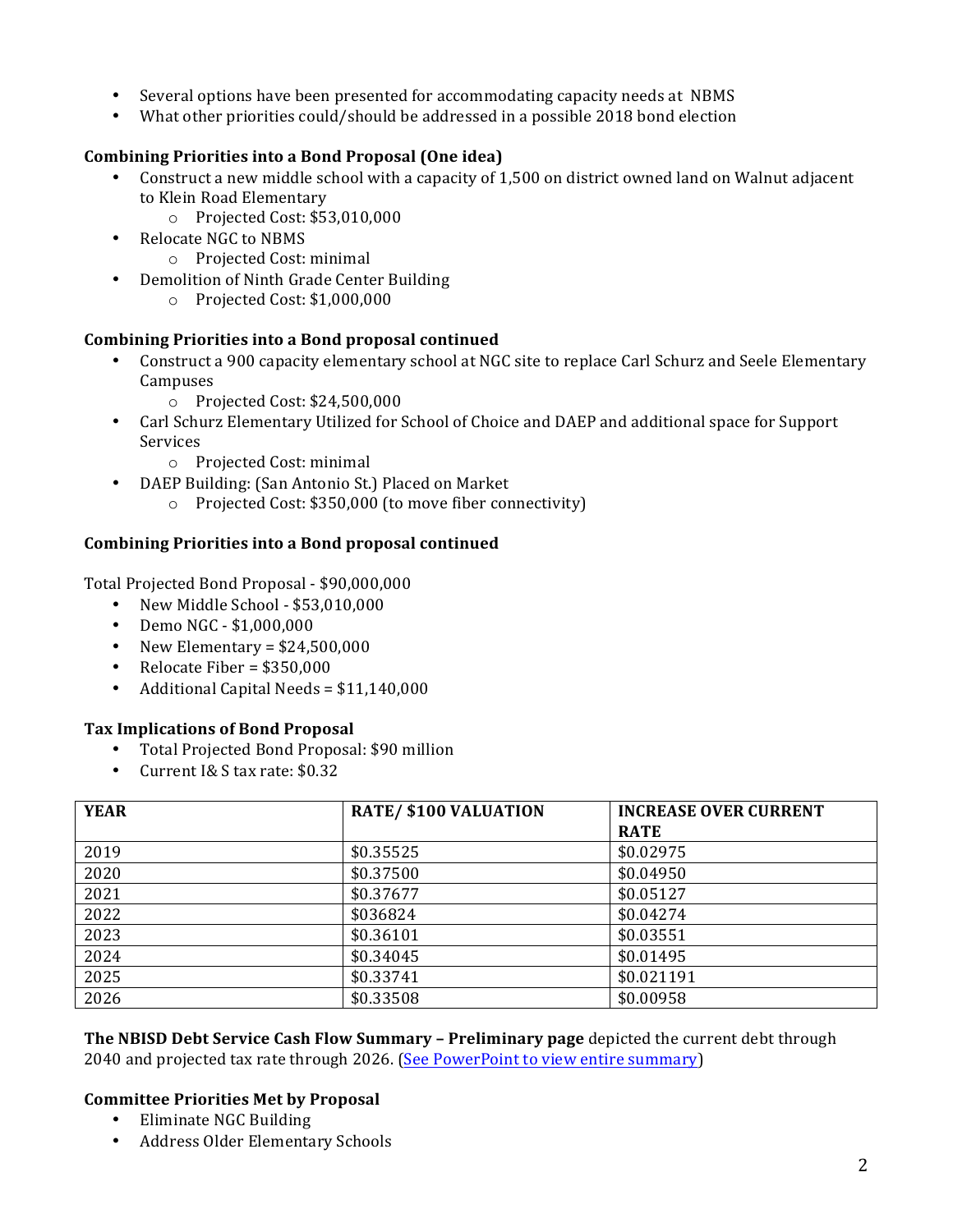- $\circ$  Carl Schurz eliminated as elementary
- $\circ$  Seele eliminated as elementary
- $\circ$  Creates opportunity for renovations for Lamar
- Allows Acreage for Expansion of Support Facilities
- No Portables
- Can all be accommodated in 2018 Election

#### **Other Benefits of this Proposal**

- Address capacity needs within the next 5 years
- Tax rate increase \$.05 or less over 6 years
- Fits very well within discussions of comprehensive plan
- Does not eliminate any other options as discussed by the previous 3 Facilities Committees

#### **NBMS SOLUTIONS: #1**

- Utilize Science Classrooms 2021-2023
- Float Teachers indefinitely
- Or utilize portables indefinitely
- Does not eliminate Ninth Grade Center Campus
- No Bond Election
- No Tax Increase

#### **NBMS SOLUTIONS: #2**

- Construct Additional Classroom Wing at NBMS to take capacity to 1,850
	- $\circ$  Will provide capacity until NBMS campus is needed for a High School campus
- Projected Cost =  $$29,640,000$
- Does not eliminate NGC Campus
- Requires a bond election
- Would potentially increase I&S Tax Rate by 7/10 of a cent

#### **NBMS SOLUTIONS: #3**

- Construct a new Middle School with a capacity of 1,500 on district owned land on Walnut adjacent to Klein Road ES
	- o Will provide capacity for the current NBMS attendance zone through full district build-out
- Projected Cost =  $$53,010,000$
- Requires a bond election
- Would potentially increase I&S Tax Rate by 3.5 cents
- NBMS Campus could become the NGC Campus

#### **NBMS SOLUTIONS: #4**

- Complete construction of NBMS to become a 3,200 student capacity high school
- Move current NBMS to current NBHS
- Eliminates NGC Campus
- Projected Cost =  $$142,650,000$
- Requires a bond election
- Would potentially increase I&S Tax Rate by 10 cents
- There are potential options to reduce the cost

### **Questions to be determined**

- Capacity and number of middle schools at full build-out to accommodate 4,500 students
	- $\circ$  3 1,500 capacity
	- $\circ$  4 1,200 capacity